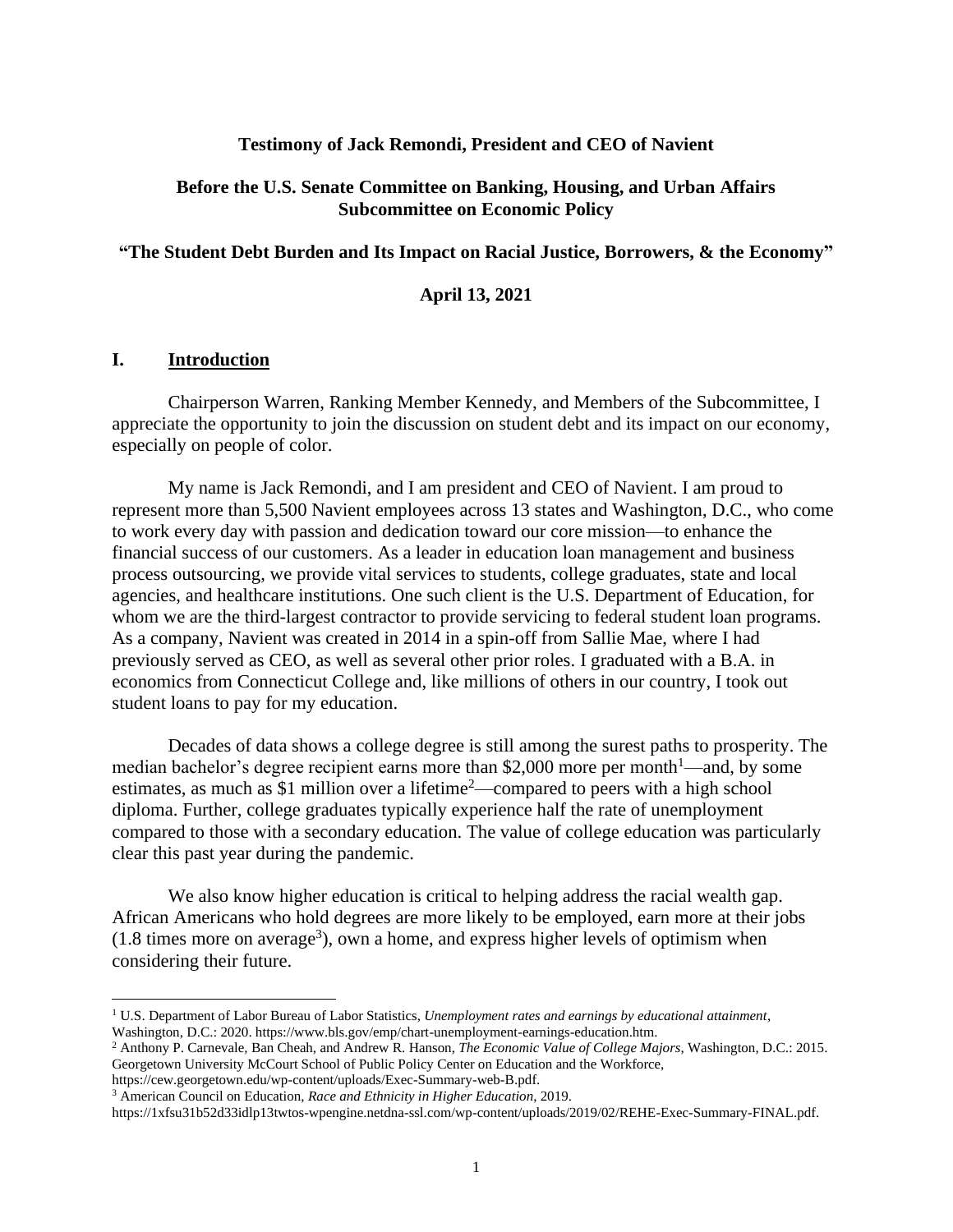However, while many have benefited from a college degree made possible with student loans, the system has not worked for all. Through my regular call listening, I hear the challenges some borrowers face, including people who left school with debt but no degree, or student borrowers who discovered too late that the value of their education did not match the debt they took on.

And even for many people of color who have earned a college degree, the racial wealth gap has widened.

Importantly, there are steps that can be taken to improve the system and address the unfairness that pervades it—especially unfairness that creates barriers for people of color. Navient stands ready to work with policymakers, members of Congress, and the Biden-Harris Administration to bring about important reforms.

# **II. Facts About Navient**

To today's important discussion, Navient brings over 45 years of experience working with student loan borrowers across multiple economic cycles and challenges. We recognize and see both the success and failures of the federal loan program. We are proud of our work helping people navigate the numerous repayment options so they can select the best program to pay down their loans and achieve financial success. When borrowers pay off their loans we celebrate. When borrowers struggle, we help them select and enroll in the right assistance program for them to avoid default.

Here are facts about our record:

- Navient is the industry leader in helping borrowers avoid the devasting consequences of default. Over the last six three-year cohorts, Navient delivered a 34% better cohort default rate than other companies combined. 4 In other words, our borrowers are 34% less likely to default than borrowers served by other companies.
- Our default prevention expertise has also helped student borrowers who attended Historically Black Colleges and Universities (HBCUs). Due to our support, HBCU alumni were 39% less likely to default when their loan was serviced by Navient rather than another servicer.
- We have developed innovative solutions to reach borrowers and help them navigate the complexity of the approximately 60 federal repayment options. Over the past decade, we assisted 3.6 million people to enroll in income-driven repayment (IDR) plans. Today, 34% of all federal borrowers we serve—51% of balances—are enrolled in IDR plans.

<sup>4</sup> Navient analysis of U.S. Department of Education Office of Federal Student Aid, *Official Cohort Default Rates for Schools*. Washington, D.C.: 2020. https://www2.ed.gov/offices/OSFAP/defaultmanagement/cdr.html. Navient cohort default rate data represents all Navient borrowers entering repayment during the cohort year and defaulting within the 3-year cohort window.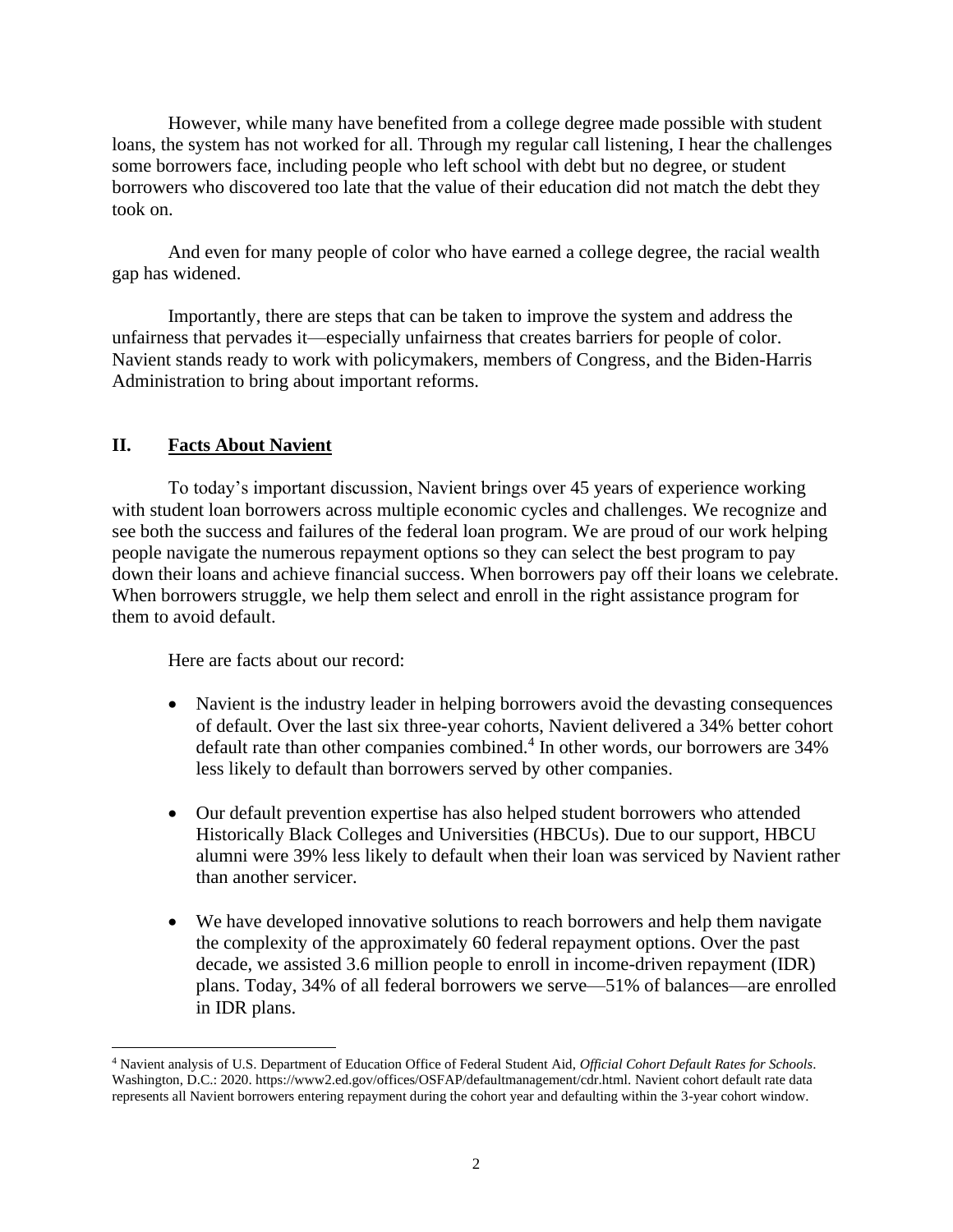- We also focus on helping borrowers pay off their loans. On average, about half a million Navient-serviced borrowers pay off their loans in full every year—that's 4.6 million people who have become student loan debt free over the last decade.
- Navient has helped more than 400,000 borrowers in default rehabilitate their federal student loans since 2012.
- Navient introduced the first-of-its-kind military benefits team, a highly skilled group of customer care professionals who assist service members with accessing the benefits uniquely available to them. Additionally, we are regularly recognized as a military-friendly employer.
- Throughout the COVID-19 pandemic, we have worked tirelessly with borrowers to meet their needs during these extraordinary times, and we have worked with federal and state officials to support their efforts to help borrowers.

All of this said, too many student borrowers are struggling with the amounts they owe, and we are committed to helping the borrowers we serve and providing insights to help policymakers address the larger challenges. The recommendations that follow are drawn from the work our team members do each and every day to listen to borrowers and take action to help them address their loans in a myriad of ways.

While today's hearing is focused on the problems with today's loan program, it is important to recognize the good the program achieves. We see evidence—day in and day out of people who have successfully attained higher education achievements and upward economic mobility because of the financial assistance from federal student loans. These individuals make a difference in our communities with their education, which for some could only be achieved through borrowing.

I'll share a story from one woman who recently paid off her student loans. Thanks to student loans, she was able to earn a master's degree and is now a successful director at a community ambulatory health care center. She shared that during the years when funds were tight, with Navient's help she was able to take advantage of payment options to make things manageable and then get back on track to pay off her loans three years early. During the pandemic, her courageous team of frontline healthcare workers is supporting the community through telehealth appointments, medication delivery to patient's homes, and, now, as a COVID vaccine center.

Congress and the Biden-Harris Administration should work together in a bipartisan fashion to improve and simplify the current system so that more borrowers can thrive and make a difference because of the value of their education.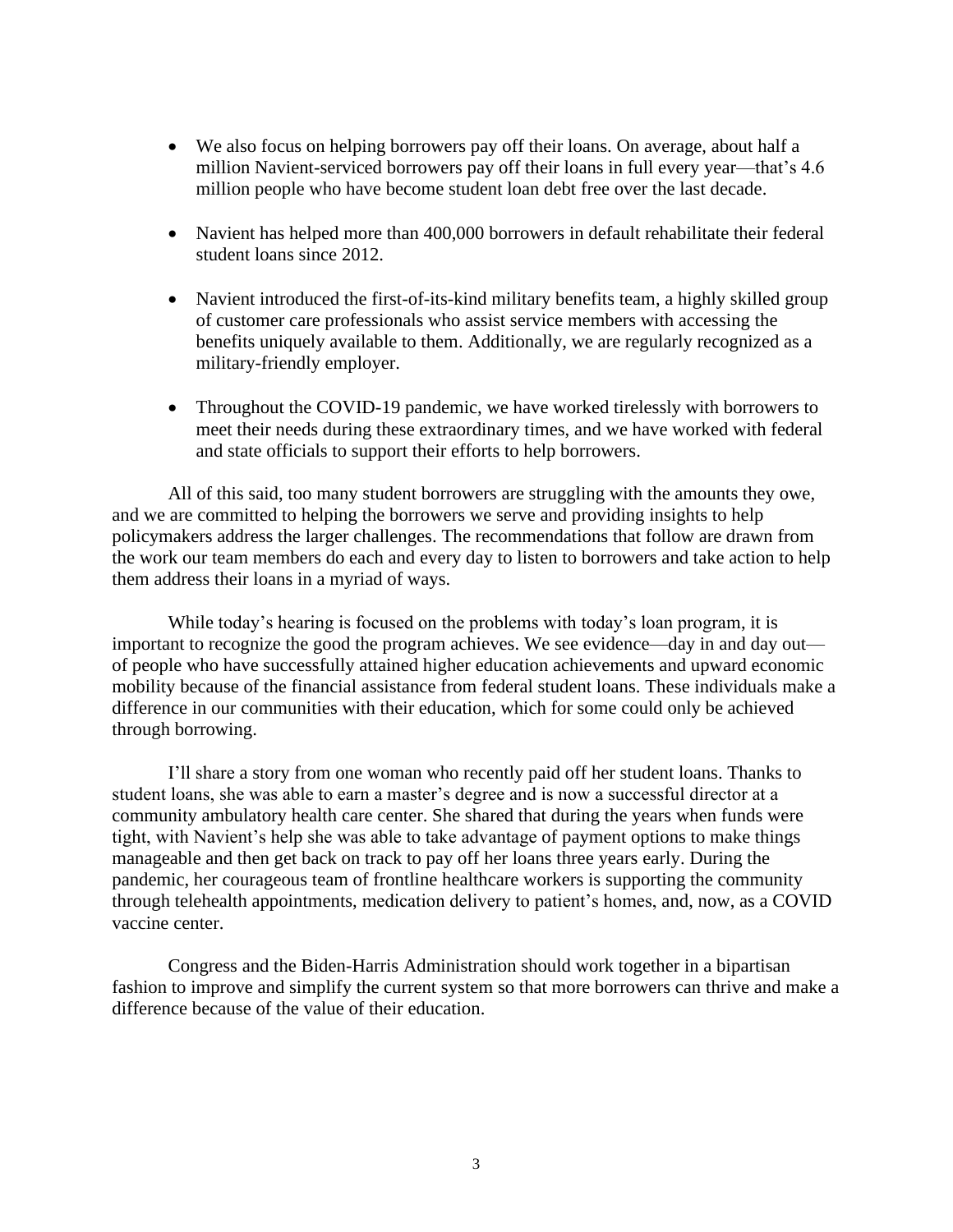# **III. Today's Student Loan System: The Role of Government and Student Loan Servicers**

To understand the proposals for reform we present today, it is important to explain the origins of the current federal student loan system and the role of loan servicers within it.

## **A. The Role of Congress and the Federal Government**

In 2010, Congress passed, and President Obama signed into law, the Health Care and Education Reconciliation Act of  $2010<sup>5</sup>$  (HCERA), which in addition to health care changes made the federal government, through its Direct Loan program, the exclusive originator and owner of all new federal student loans. HCERA also eliminated the Federal Family Education Loan (FFELP) program, a system created by the Higher Education Act growing out of President Johnson's Great Society. Because the federal government owns Direct Loans and guarantees outstanding FFELP loans, Congress sets the terms and conditions for how federal loans are issued and repaid, and the Executive Branch is charged with issuing the rules and regulations to implement the policy that Congress enacts. For example, Congress sets the loan program's interest rates, loan limits, and various repayment and deferment programs, such as income-driven repayment. As of today, Congress has set approximately 60 such repayment options, including nine different income-driven repayment plans, which, while well intentioned, has become a confusing patchwork for borrowers.

Before borrowers and their families take out loans for school, they select their institution of choice. Individual colleges and universities set their own tuition and fees, and borrowers decide the amount needed to borrow based on their resources and the institution's cost and financial aid offers. The U.S. Department of Education then issues the loan according to the terms and conditions set by Congress, disbursing the loan funds directly to the school. Virtually all U.S. citizen students and parents qualify for federal student loans. To increase access to education, Congress designed the process to require no traditional underwriting such as forecasting whether a person is likely to be able to support the monthly payments in the future.

# **B. The Role of Loan Servicers**

For each loan it issues, the U.S. Department of Education appoints a company such as Navient to track loan balances, post payments, and work with borrowers to help them repay their loans. The work includes responding to borrower problems and questions, and helping borrowers assess their many repayment options based on their individual circumstances —all with the objective of helping them to successfully pay off their loans.

The Department of Education selects student loan servicers as government contractors through an extensive and rigorous federal government procurement process.<sup>6</sup> Student loan servicers begin to work with students only after they have borrowed—after Congress has set the

<sup>5</sup> Health Care and Education Reconciliation Act of 2010, 42 U.S.C. 1305 (2010): https://www.govinfo.gov/content/pkg/PLAW-111publ152/pdf/PLAW-111publ152.pdf.

<sup>&</sup>lt;sup>6</sup> The Department of Education currently works with multiple servicers: Nelnet/Great Lakes (\$469 billion in ED volume), PHEAA (\$381 billion in ED volume), Navient (\$234 billion in ED volume), and several other smaller organizations including MOHELA, OSLA, and ED Financial (which, combined, service \$152 billion in ED volume).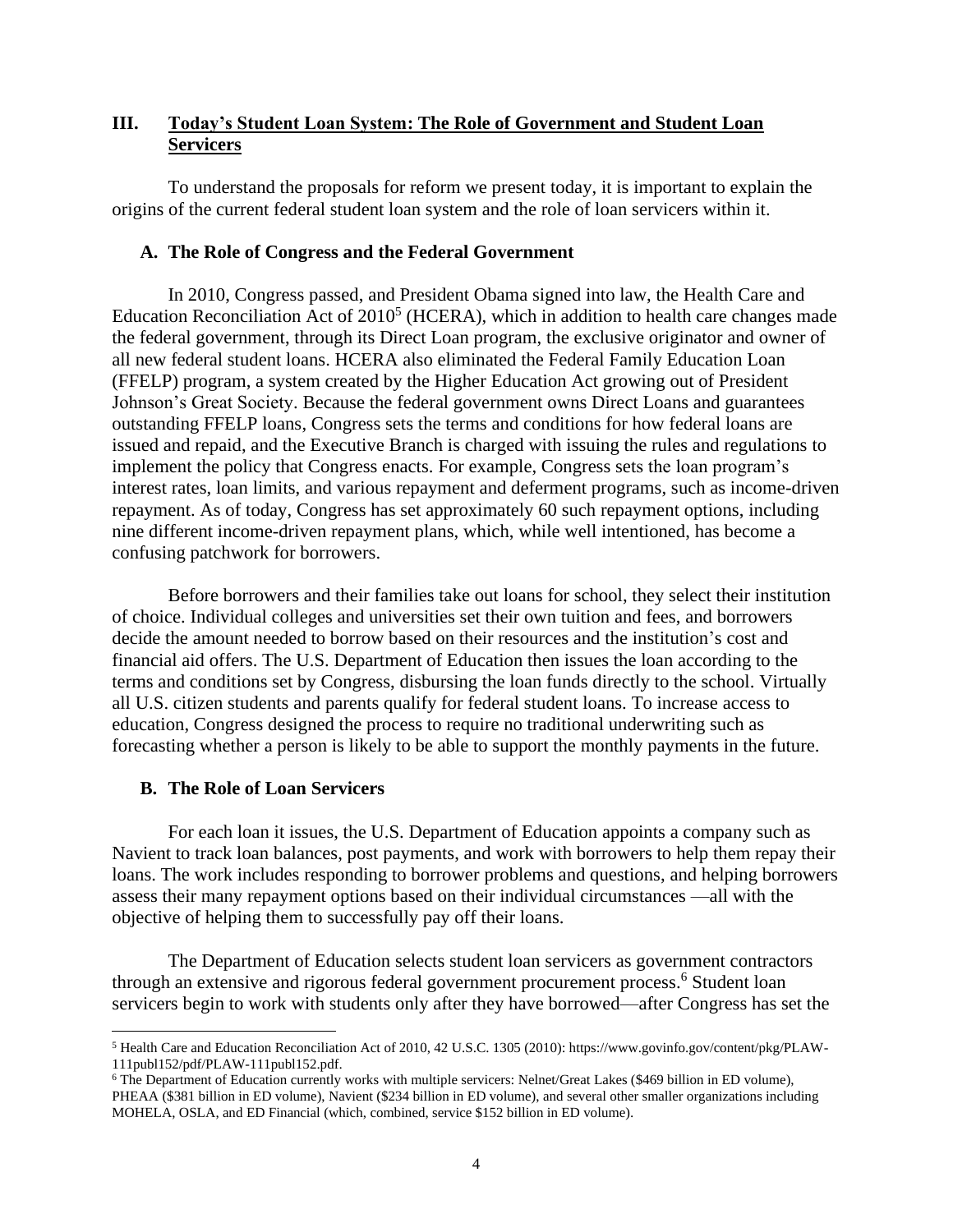loan terms, the higher education institution has set the tuition cost, and the loan proceeds have been spent.

The graphic below depicts the life cycle of a student loan, detailing the roles of various players within the system.



The role of student loans servicers is defined by the specific terms of our contract with the Department of Education. We recognize that, because we are engaging with and helping borrowers every day, some observers believe that we have more influence over the inner workings of loan policy and rules than we do. This often leads some to believe servicers are responsible for all borrower concerns. Our analysis of federal student loan borrower complaints submitted through the CFPB portal shows that greater than 97% of the complaints related to federal policy or loan term disagreements while only 2.7% were related to servicer error.<sup>7</sup> In fact, federal student loan servicers like Navient have no say in interest rates or repayment terms, and we do not benefit from the interest paid on loans as they are owned by the federal government. Federal student loan servicers also have no authority to lower interest rates or forgive student debts.

#### **IV. Student Debt and Borrowers of Color**

While education has unlocked the door to economic opportunity for many, the systemic impacts of racism on family income, wealth, and opportunity in America have created challenges for people of color as they pursue education. Data show that African American students in particular tend to borrow more to pursue higher education, are more likely to leave without completing a degree, and, after college, are more likely to struggle with repayment.

<sup>7</sup> Navient, "Analysis of Submissions from the CFPB Consumer Response Portal," 2019, https://news.navient.com/staticfiles/f440450e-bb37-46e2-a314-2c52d82b8713.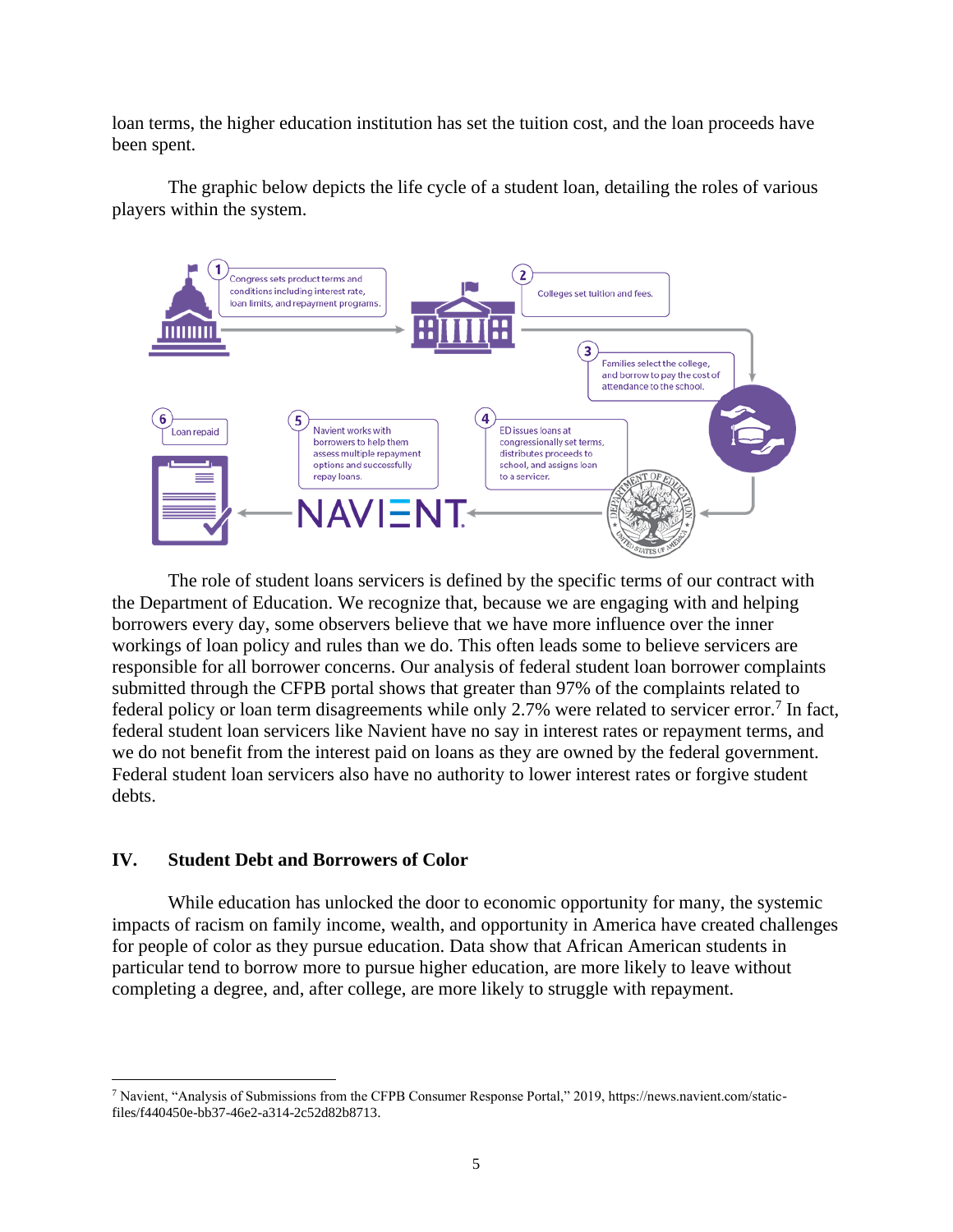A national study from Navient and Ipsos<sup>8</sup> on financial health of young people showed that 62% of African American students took out student loans, compared to 38% to 56% of other groups. The same study found that nearly half of African American college students who enroll do not finish their degrees compared to about 38% of other students. In addition, analysis of Department of Education data found that 32% of African American and 20% of Hispanic borrowers defaulted on their loans, compared to 13% of White borrowers.<sup>9</sup>

These are just a few examples of the challenges that African American borrowers face in their pursuit of higher education.

I note here that Navient's distinct success at helping borrowers avoid default and access alternative repayment plans, especially income-driven repayment, has had an especially positive effect on borrowers who attended Historically Black Colleges and Universities (HBCUs).<sup>10</sup> According to the Department of Education's three-year cohort default rate data, over the last six years, Navient-serviced HBCU borrowers defaulted, on average, 39% less often than those serviced by all other servicers.<sup>11</sup> This has real impact. If borrowers at all other student loan servicers saw the same results, nearly 30,000 *fewer* HCBU borrowers would have defaulted during that timeframe.

These disproportionate negative outcomes are unfair. As a nation, we must address this inequity as soon as possible. Since the data shows that borrowers of color carry more student debt and struggle with it more after they leave school, reforms that reduce borrowing at the beginning of college and focus repayment assistance on struggling borrowers will favor borrowers of color, reducing distress and defaults. The expansion of Pell Grants, free community college, and other reforms are some good places to start.

Although the federal student loan borrowing program has worked for millions of Americans, including many borrowers of color, systemic reforms are needed. Congress has the power to pass a number of commonsense measures to help borrowers, detailed below. Navient looks forward to working with you and your colleagues in Congress and with the Biden-Harris Administration to make improvements.

#### **V. Today's \$1.6 Trillion in Federal Student Loans: Drivers and Challenges**

The U.S. Department of Education is the nation's largest non-mortgage consumer lender, providing loans for students enrolled in certificate programs, associate degrees, undergraduate degrees, law school, medical school, and other graduate programs. The government owns or

<sup>9</sup> Ben Miller, Center for American Progress, *The Continued Student Loan Crisis for Black Borrowers*. December, 2019,

<sup>8</sup> Navient and Ipsos, *Money Under 35*. 2020. https://about.navient.com/Social-Responsibility/money-under-35.

https://www.americanprogress.org/issues/education-postsecondary/reports/2019/12/02/477929/continued-student-loan-crisisblack-borrowers/.

<sup>&</sup>lt;sup>10</sup> It should be noted that the federal government's FAFSA financial aid application form does not request data on the race or ethnicity of financial aid applicants, nor do student loan servicers have any such data on borrowers.

<sup>11</sup> Navient analysis of U.S. Department of Education Office of Federal Student Aid, *Official Cohort Default Rates for Schools*. Washington, D.C., FY 2012 to FY 2017. https://www2.ed.gov/offices/OSFAP/defaultmanagement/cdr.html.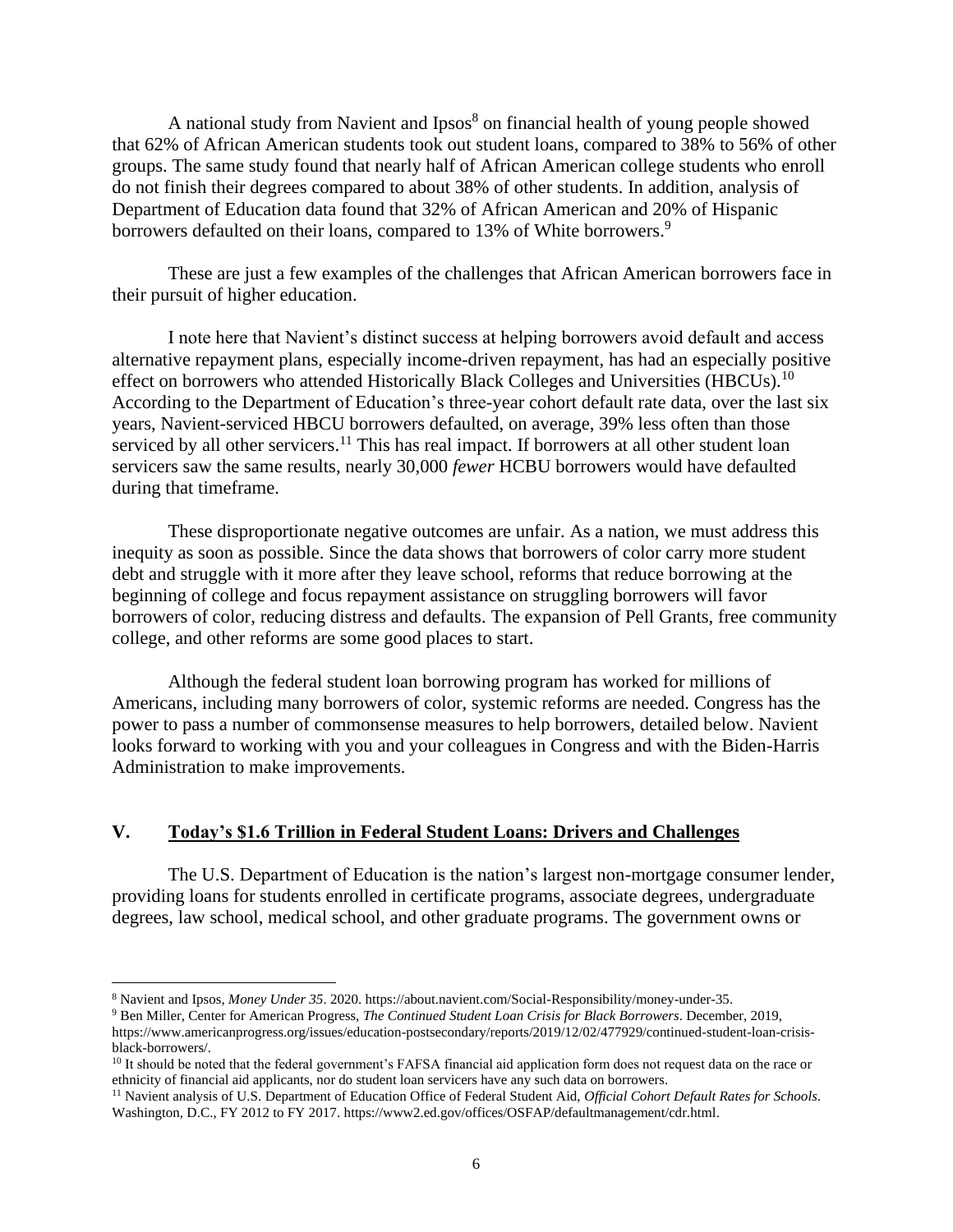guarantees \$1.6 trillion in education loans to nearly 43 million borrowers.<sup>12</sup> A number of factors drive this debt level.

*First, college enrollment has increased with each generation and by more than 60% during the past 30 years.*<sup>13</sup> This has been a hugely positive development resulting in a record high college-educated adult population, but it has been accompanied by lower investment in education by governments at many levels resulting in more students needing to finance their education with loans.

*Second, the cost of college has skyrocketed.* Connected to this enrollment growth, since 1983, college costs have grown by more than 700%, an amount that both outpaces increases in health care costs<sup>14</sup> and is five times greater than the rate of inflation.<sup>15</sup> While there are multiple components to higher education tuition pricing, the simple fact remains that the ever-increasing cost of attendance drives an increased need to borrow.

*Third, even as the college enrollment rate has surged, many students do not graduate.* Department of Education data show that only 62% of students pursuing a bachelor's degree graduate within six years, and the rate is even lower at less competitive or open enrollment colleges.<sup>16</sup> There are several reasons for noncompletion, including lack of academic preparedness, lack of financial resources, and major life events intruding upon the student.

Ultimately, the data show that leaving school without a degree is the single largest factor driving student loan defaults. Economic advisers in the Obama Administration found that nongraduates are nearly three times more likely to default than their peers with degrees. Further, two-thirds of people who default on their student loans owe less than \$10,000, while those borrowing more than \$40,000—a debt level that generally signals degree completion and graduate or professional degrees—account for only 4% of defaults.<sup>17</sup>

The Navient and Ipsos study of young adults aged 22 to 35 shows that degree completion is critical, including for African Americans. African American graduates are more likely than those without a degree to be employed, earn more at their jobs, and own a home.<sup>18</sup>

<sup>12</sup> Board of Governors of the Federal Reserve System (US), *Student Loans Owned and Securitized, Outstanding (SLOAS).* St. Louis, MO: https://fred.stlouisfed.org/series/SLOAS.

<sup>13</sup> U.S. Bureau of Labor Statistics, *Consumer Price Index for All Urban Consumers: Tuition, Other School Fees, and Childcare in U.S. City Average [CUSR0000SEEB].* Washington, D.C.: https://fred.stlouisfed.org/series/CUSR0000SEEB.

<sup>14</sup> U.S. Bureau of Labor Statistics, *Consumer Price Index for All Urban Consumers: Medical Care in U.S. City Average [CPIMEDSL].* Washington, D.C.: https://fred.stlouisfed.org/series/CPIMEDSL.

<sup>15</sup> U.S. Bureau of Labor Statistics, *Consumer Price Index for All Urban Consumers: All Items in U.S. City Average [CPIAUCSL],*  Washington, D.C.: https://fred.stlouisfed.org/series/CPIAUCSL.

<sup>16</sup> U.S. Department of Education, National Center for Education Statistics, *The Condition of Education Undergraduate Retention and Graduation Rates.* Washington, D.C.: April, 2020. https://nces.ed.gov/programs/coe/indicator\_ctr.asp.

<sup>17</sup> Executive Office of the President of the United States Council of Economic Advisers, *Investing in Higher Education: Benefits, Challenges, and the State of Student Debt*. Washington, D.C.: July, 2016.

https://obamawhitehouse.archives.gov/sites/default/files/page/files/20160718\_cea\_student\_debt.pdf.

<sup>18</sup> Navient and Ipsos, *Money Under 35*. 2020. https://about.navient.com/Social-Responsibility/money-under-35.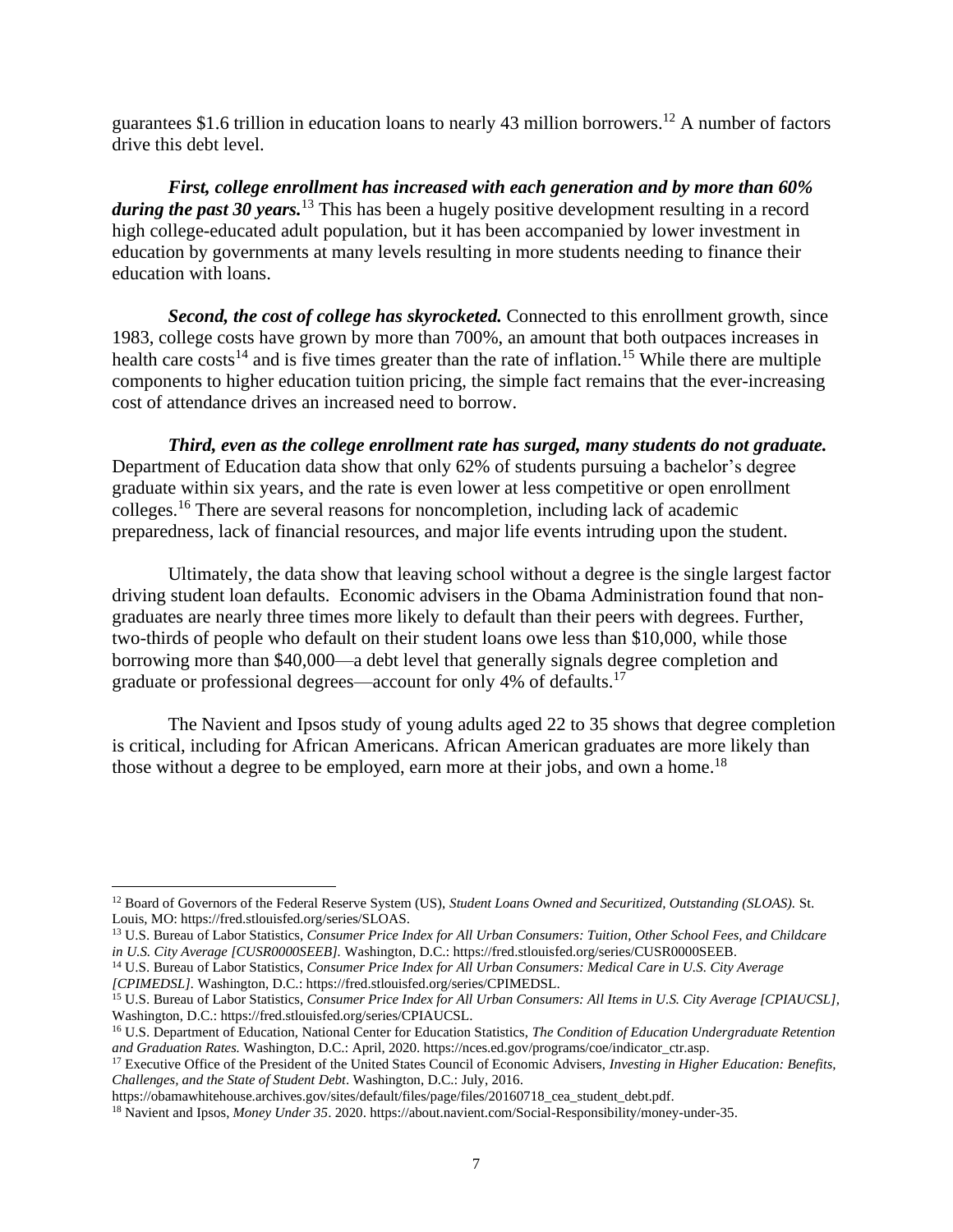One of the most important ways to increase student loan success and close the racial wealth gap would be to help more students graduate.

# The borrowers who struggle most are often non-completers with less than \$10,000 in debt

Borrowers who do not complete a degree default at a rate almost three times higher than borrowers who earned a degree...

... As a result, borrowers who run into trouble repaying usually have below-average amounts of debt.

3-Year Default Rate by loan size and Repayment

Borrowers in default by attainment



Source: President Oberna's Council of Economic Advisors, "Investing In Higher Education: Benefits, Challenges, And The State Of Student Debt," July 2016<br>Note: Years are fiscal years. Loan size is based on balance of loan w

*Fourth, graduate degree borrowing is a significant factor in the growth in student debt.* In 2006, graduate students became eligible to borrow the full cost of attendance (including living expenses) through the government's Grad PLUS program. Today, people with master's, doctorate and professional degrees hold 56% of outstanding student loan debt.<sup>19</sup> Graduate programs enroll 15% of all students in higher education, yet they account for 40% of federal student loans issued each year.<sup>20</sup> The program has increased access for more people to pursue advanced degrees but at a significant increase in outstanding student debt.

*Fifth, loan repayment options have grown exceedingly complex, and some of the options create confusion and challenges for borrowers.* There are now nine different incomedriven repayment plans—each with different pros and cons and eligibility requirements. IDR plans set a borrower's monthly payment based on their income, using a federal formula, with the potential for loan forgiveness after a certain number of future payments as long as the borrower

<sup>19</sup> Sandy Baum and Adam Looney, Brookings Institution, *Who owes the most in student loans: New data from the Fed*. Washington, D.C.: October, 2020. https://www.brookings.edu/blog/up-front/2020/10/09/who-owes-the-most-in-studentloans-new-data-from-the-fed/

<sup>20</sup> Ben Miller, Center for American Progress, *Graduate School Debt; Ideas for Reducing the \$37 Billion in Annual Student Loans That No One Is Talking About*. Washington, D.C.: January, 2020. https://www.americanprogress.org/issues/educationpostsecondary/reports/2020/01/13/479220/graduate-school-debt/.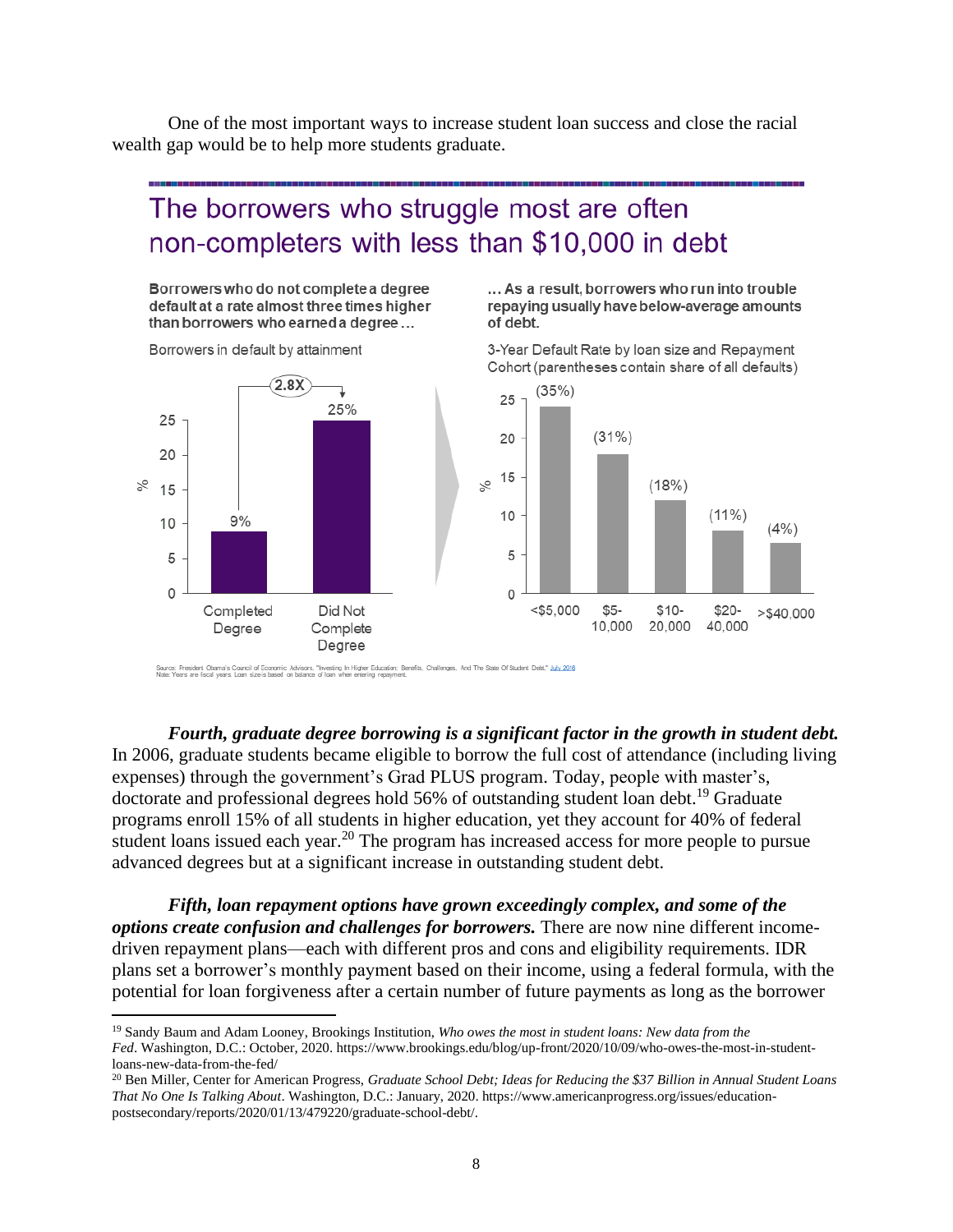remains enrolled in the program. These payment plans greatly increase monthly affordability; however, they have the effect of stretching out payments to as long as 25 years and often increase total loan costs. Further, in many cases the calculated IDR payment does not cover the cost of accruing interest. While there are interest subsidies for limited periods, in many cases, the borrower's balance negatively "amortizes" steadily. In plain language, this means the borrower's loan balance is growing, rather than declining. The number and complexity of loan repayment options needs to be simplified to ensure borrowers can more easily repay their loans.



Further, the enrollment and renewal requirements are challenges. Regulations require a borrower to complete a 10-page form online or via the Department of Education website, along with submitting income documentation. This process must be completed annually to stay enrolled in the IDR plan. Under the federally mandated process, servicers educate borrowers about payment plans, tell borrowers how to enroll, and send follow up emails encouraging borrowers to visit the Department of Education website, fill out the forms, and submit the applications. Unfortunately, this complexity has been a barrier and many borrowers are not able to complete the process.

Recognizing the challenges borrowers were having, Navient took steps to help borrowers we work with enroll in income-driven repayment plans. To make IDR more accessible, we initiated a pilot eSign IDR program focusing on past-due FFELP borrowers. Under the pilot, we gathered the necessary information from borrowers over the phone to complete the IDR application, and then securely transmitted the completed application to the borrower to confirm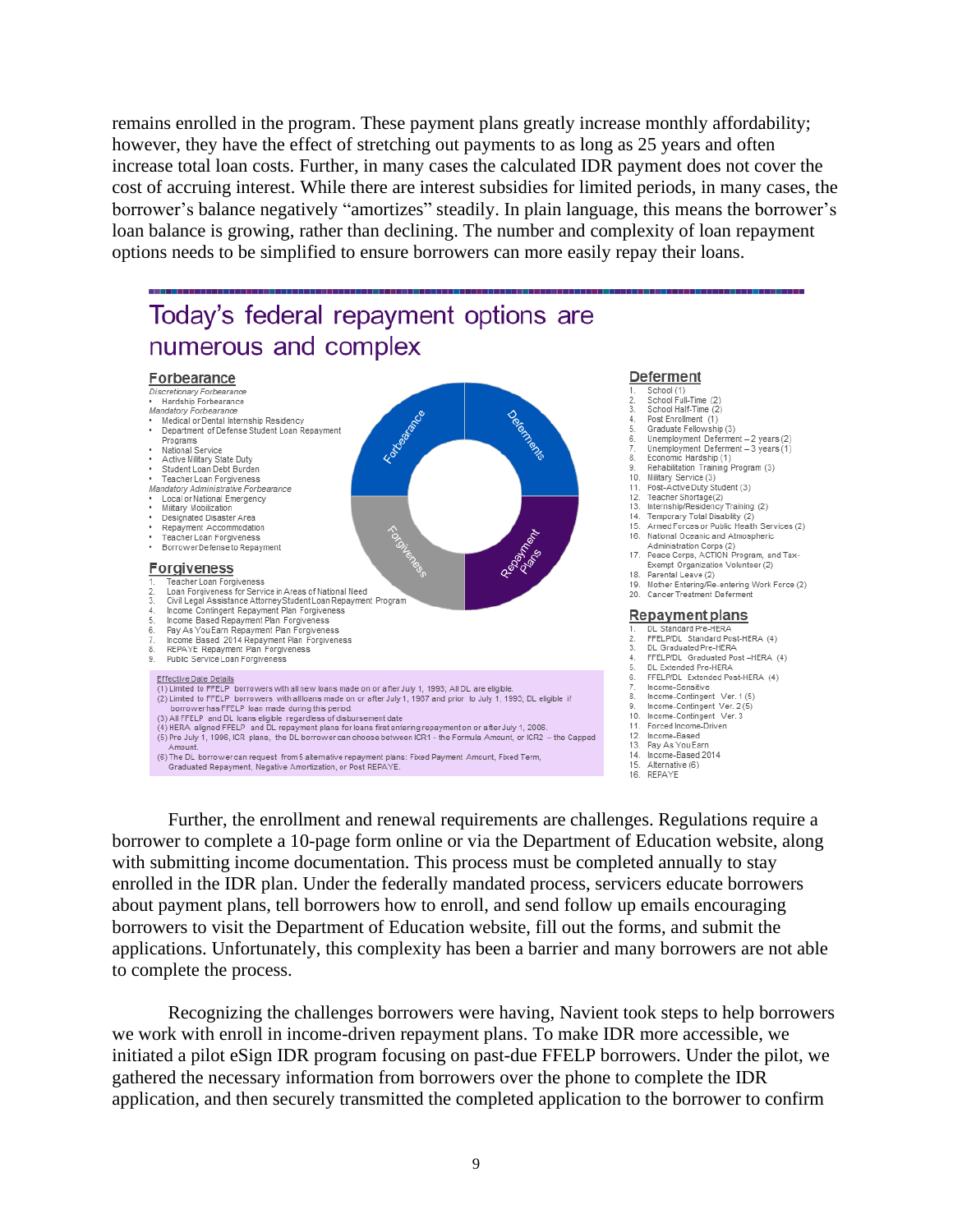and add their electronic signature. Throughout this pilot program, we nearly tripled the IDR enrollment rate for past-due borrowers<sup>21</sup> and have now expanded the program to include all the federal borrowers we serve. We have shared this program and its results with the Department of Education and, as always, are ready to partner to explore other ways of improving the customer experience.

# **VI. Actionable Solutions**

The good news is that there are several practical, achievable measures that Congress can pass to help present and future borrowers avoid or overcome these challenges. We group these in three categories and discuss in more detail below.

- 1. **Increase assistance to those who borrowed in the past but did not attain their hoped-for education outcomes and are unlikely to do so in the future.** Recognizing there are many people who borrowed in the past but did not attain the hoped-for outcomes and are unlikely to in the future, Congress and the Administration should consider several targeted, practical loan forgiveness programs. (We recognize there are policy debates currently underway about larger, broader-based loan forgiveness programs and leave it to Congress to decide whether it should forgive more loans. Our point is that you cannot have meaningful reform unless you at least forgive the loans we identify here.)
- 2. **Implement faster forgiveness programs for current and future borrowers, through enactment of a "Forgive-As-You-Go" plan.** Congress can simplify the numerous repayment programs by combining similar programs into one that prevents loan balances from increasing and eases the enrollment process.
- 3. **Provide better support before people borrow and while they are in school to help more students achieve their goal of graduation.** As described above, borrowers who do not graduate face much higher challenges than those who do. This support would help students and their families understand the total cost to earn their degree, what they might need to borrow and how their program of study and career choices will help them repay their debt. The government, colleges and universities and others can work together to improve these outcomes for current and future students.

<sup>21</sup> Navient, *Navient is simplifying repayment for borrowers: esign IDR pilot program*, https://navientnavigator.com/site/wpcontent/uploads/2020/02/eSign-IDR-Pilot-Fact-Sheet-4-4-18-FINAL.pdf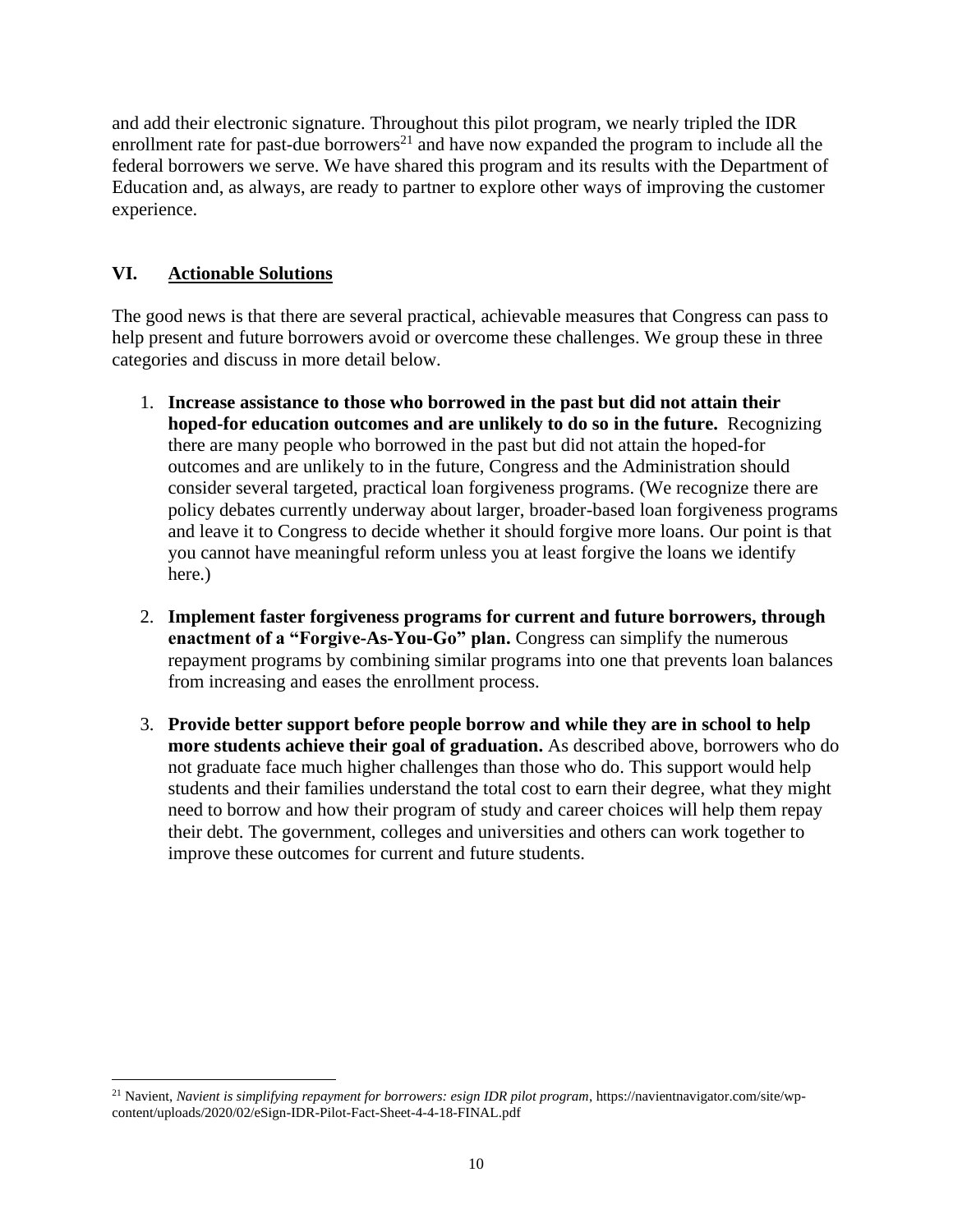## **Detailed Recommendations**

The following recommendations are designed to support the student loan borrowers who tend to struggle the most, including borrowers of color, first generation college students, and others who for myriad of reasons need additional support.

- **1. Increase assistance to those who borrowed in the past but did not attain their hoped-for education outcomes and are unlikely to do so in the future.**
	- *Loan cancellation for borrowers who have been attempting to pay for a long time.* For borrowers with loans who have been in repayment for more than 30 years, The Institute for College Access and Success (TICAS) has put forward a recommendation to discharge them.<sup>22</sup> There are good reasons for such forgiveness, including the fact that borrowers took out these loans well before the availability of more generous IDR plans and, if they struggled early on, they likely only had a handful of deferment and forbearance options available to them. Furthermore, with higher interest rates in the 1990s, these borrowers may have built up their balances, making repaying their loans more difficult to achieve. We believe these loans should be forgiven.
	- *Cancel loans in default for more than 10 years.* Congress should also act to forgive loans that have been in default for over 10 years and the Biden-Harris Administration should explore its own ability to write off these loans, where possible. Currently about \$190 billion of federal student loans are in default, owed by more than 8 million borrowers.<sup>23</sup> There is no public data showing how long these borrowers have been in default, but there are clear indications that a large portion defaulted over 10 years ago.<sup>24</sup> These borrowers can see their wages garnished or tax refunds seized or reduced, many times when they can least afford it.

As a general principle, defaulted federal student loans are the only obligations that the federal government does not write off. Additionally, there is no comparable practice in consumer lending for the federal government to hold on to delinquent or defaulted debt without a limit. Even past-due federal income taxes are canceled after 10 years. The government should do the same in this context.

• *Make student loans dischargeable in bankruptcy.* Congress should allow borrowers to discharge federal and private student loans in bankruptcy after a good-faith period of repayments. Student loan borrowers should have bankruptcy protections like consumers of other credit products.

<sup>22</sup> The Institute for College Access & Success, "Student Debt and the Class of 2019: 15th Annual Report," *TICAS.org.* October, 2020, https://ticas.org/wp-content/uploads/2020/10/classof2019.pdf.

<sup>23</sup> U.S. Department of Education Office of Federal Student Aid, *Portfolio by Loan Status,* Washington, D.C.:

https://studentaid.gov/sites/default/files/fsawg/datacenter/library/PortfoliobyLoanStatus.xls (accessed April 7, 2021).

<sup>24</sup> U.S. Department of the Treasury, *Report on Initial Observations from the Fiscal-Federal Student Aid Pilot for Servicing Defaulted Student Loan Debt.* Washington, D.C.: July, 2016. https://www.treasury.gov/connect/blog/Documents/student-loanpilot-report-july-2016.pdf.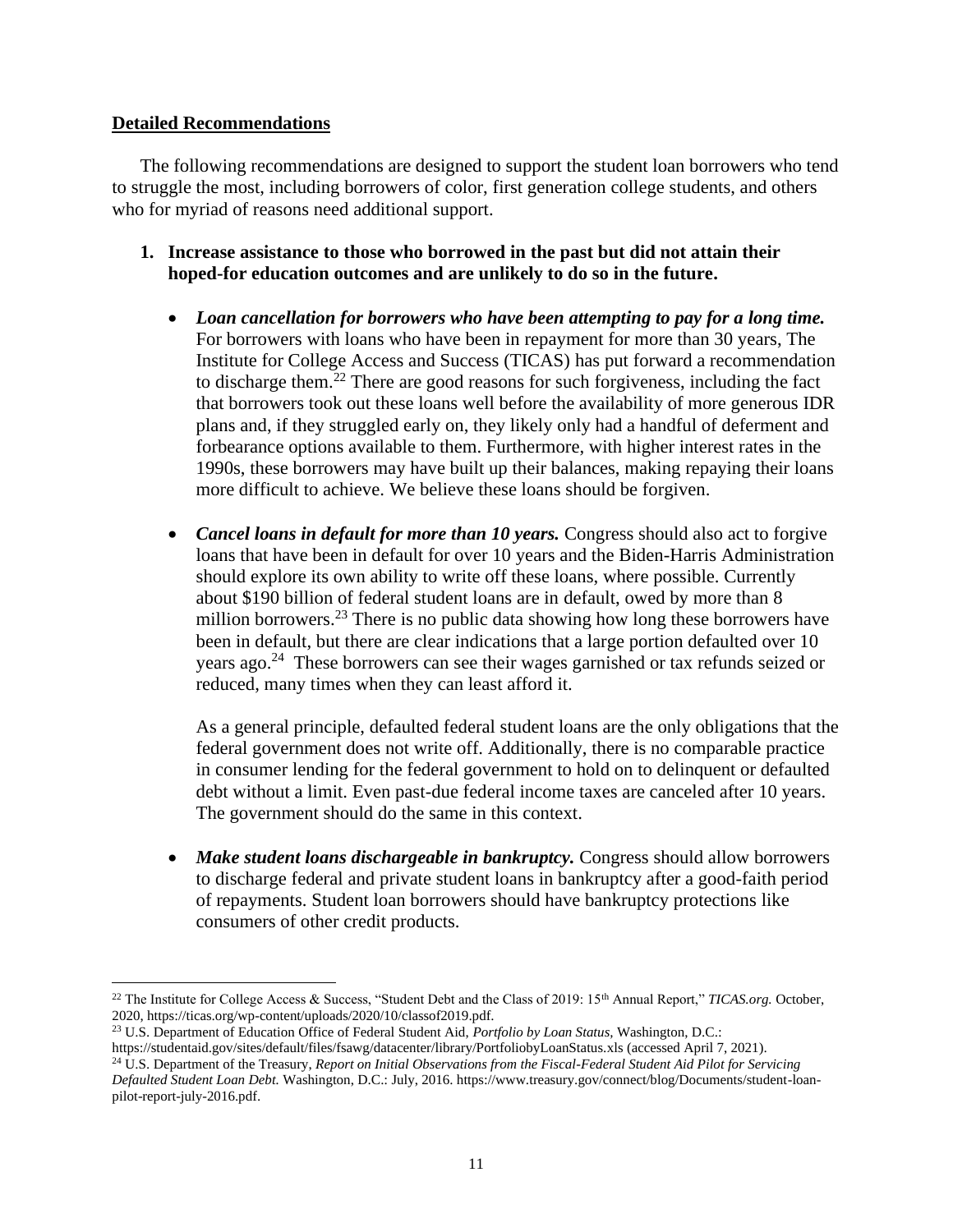#### **2. Implement faster forgiveness programs for current and future borrowers, through enactment of a "Forgive-As-You-Go" income-driven repayment plan.**

To improve the success and fairness of income-driven repayment programs, we recommend simplifying into one, new "Forgive-As-You-Go" repayment plan going forward. This simple straightforward approach would remove the complexity of today's nine different plans, creating a more visible path to repayment success.

Since June 2013, the number of Direct Loan borrowers who have enrolled in IDR plans has increased five-fold and as of today represents 32% of all borrowers and more than 50% of loan volume.<sup>25</sup> Yet because most IDR payments do not cover the interest that accrues each month, many IDR borrowers see their balances grow despite the various interest subsidies embedded in the current IDR plans. Data from the Department of Education shows that the average balances of borrowers who are out of school have grown by 76% as a result of this negative amortization.

Consider a young professional worker with a master's degree, student debt of \$50,000 and a salary of \$51,000. If this worker enrolls in an IDR plan to benefit from lower monthly payments, each month their loan balance continues to grow. After 10 years the worker will have made nearly \$27,000 in payments, yet their loan balance will have ballooned to \$65,000. Even with the prospect of loan forgiveness 10 years further in the future, the growing loan balance can feel overwhelming.

IDR plans also do not provide an attractive solution for many low-balance, low-income borrowers—often those who have not completed their degree. Offering a 20-year repayment option with annual enrollment requirements to a borrower who dropped out after a semester or two is not very appealing.

Rather than wait for years to realize loan forgiveness, under "Forgive-As-You-Go" borrowers would see their balance decline each month as they make their payments adjusted to their income and receive monthly loan forgiveness.<sup>26</sup> For example, the professional worker with a \$50,000 initial balance would see their balance decline each month as they make their income-adjusted payments, and after 10 years, the balance would've already declined to \$33,000 rather than grown to \$65,000. A single program that rewards borrowers with monthly loan forgiveness as they continue to make their affordable payments can be especially beneficial to those who have low balances or who have not experienced value from their degrees.

The Forgive-As-You-Go program would go hand in hand with the Public Service Loan Forgiveness program so our nation's teachers and other public service workers do not experience the added stress of a growing loan balance while they complete their payment period. Forgive-As-You-Go, Public Service Loan Forgiveness, and related loan

<sup>25</sup> U.S. Department of Education Office of Federal Student Aid, *Federal Student Loan Portfolio*, Washington, D.C.: https://studentaid.gov/data-center/student/portfolio (accessed April 7, 2021).

<sup>&</sup>lt;sup>26</sup> Depending on total balance, the payment period would extend 10 to 15 years for undergraduate borrowers or 20 to 25 years for graduate borrowers (10 years if the borrower is in public service), after which time any remaining balance would also be forgiven.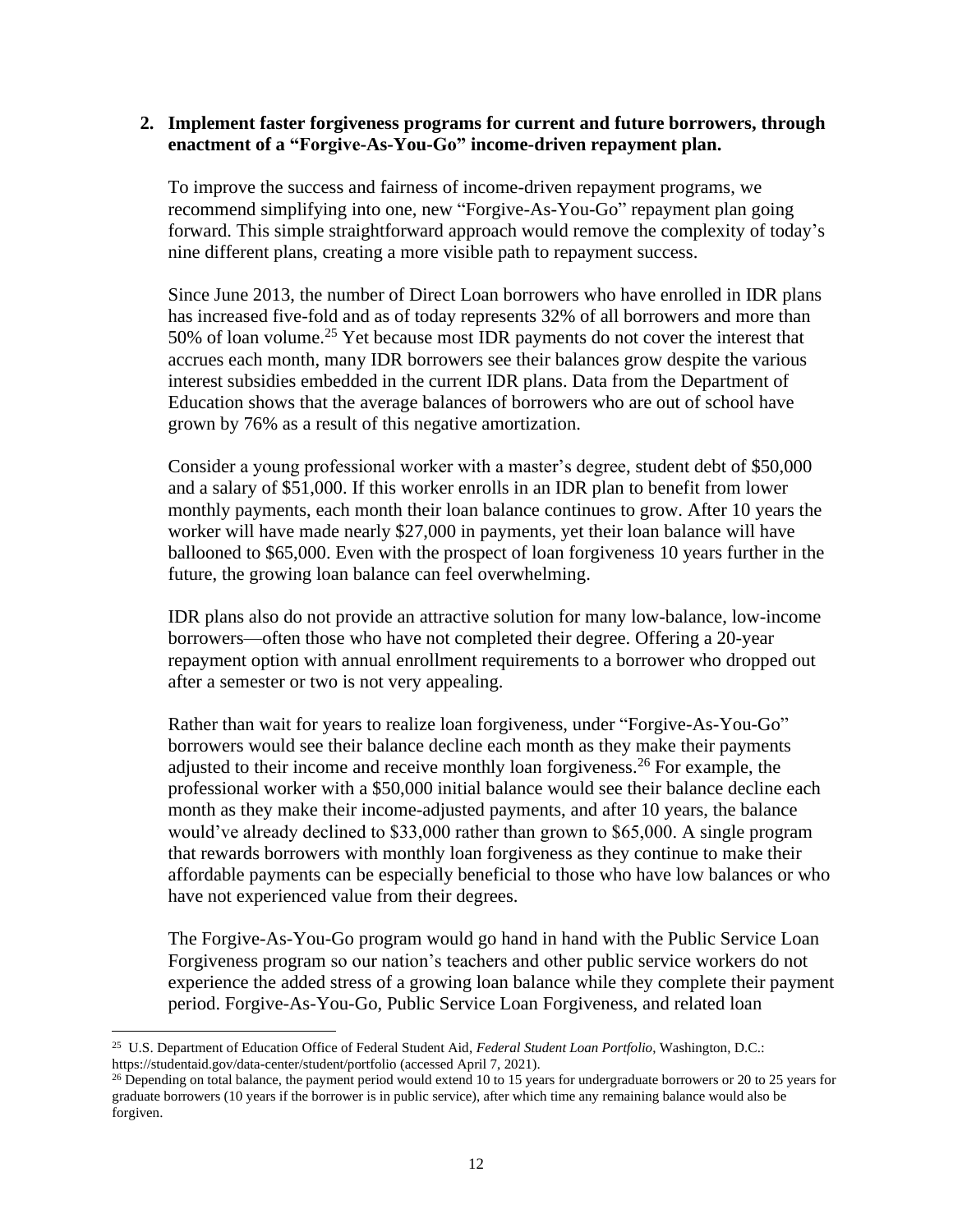forgiveness should be available to all borrowers of federally owned or guaranteed student loans to reduce complexity and treat borrowers equally.

# **3. Provide better support before people borrow and while they are in school to help more students achieve their goal of graduation.**

• *Provide better information and counseling before people borrow.* In the course of providing \$40 billion in grants and \$95 billion in student loans each year, the federal government collects a significant amount of information about students—information that could be used to provide individualized counseling before a loan is made. Congress and the Department of Education could implement a customized counseling program with a special focus on first-generation college students, Pell Grant recipients and borrowers of color, which we believe would easily pay for itself in better outcomes for borrowers.

Research shows that young African American and Hispanic students who have access to supportive mentors and who pursue college with strong career goals are more likely to complete college and avoid dropping out. Navient has a long history of giving and volunteering in our communities to organizations that work to promote equity for young people impacted by some of the nation's greatest challenges. These organizations include the YMCA Black Achievers program, Reading Is Fundamental, Habitat for Humanity, Head Start, and United Way in various locations. Navient is developing a program with the Boys & Girls Clubs of America to provide educational resources to assist young people to explore careers and college, helping to promote equity and inclusion for all. Boys & Girls Clubs serves more than 4 million young people across the country and has the capacity to deliver innovative programming through their trained staff and virtual platforms. We believe this program can make a meaningful difference for many. We are committed to continuing these efforts and acknowledge the important opportunity the U.S. government has to deliver personalized counseling and support as part of the Pell Grant and federal student loan financial aid process.

- *Improve the graduation rate.* Today, only six out of 10 students who start a bachelor's degree complete it in six years or less, and that declines to three out of 10 at open-enrollment colleges.<sup>27</sup> Congress can help improve this measure of success by incentivizing schools to improve their graduation rates through rewards and shared responsibility. Those schools that admit students while receiving proceeds from taxpayer-funded loans should share the risk and consequences if their students do not graduate and are unable to repay their loans. Congress has the power to implement such accountability measures.
- *Lower the "penalty" for college-tryers.* People who did not graduate are nearly three times more likely to default than their peers with a college degree. Lowering the need to borrow to pursue the first two years of college is one important way to help.

<sup>27</sup> U.S. Department of Education, National Center for Education Statistics, *The Condition of Education Undergraduate Retention and Graduation Rates*. Washington, D.C.: April, 2020. https://nces.ed.gov/programs/coe/indicator\_ctr.asp.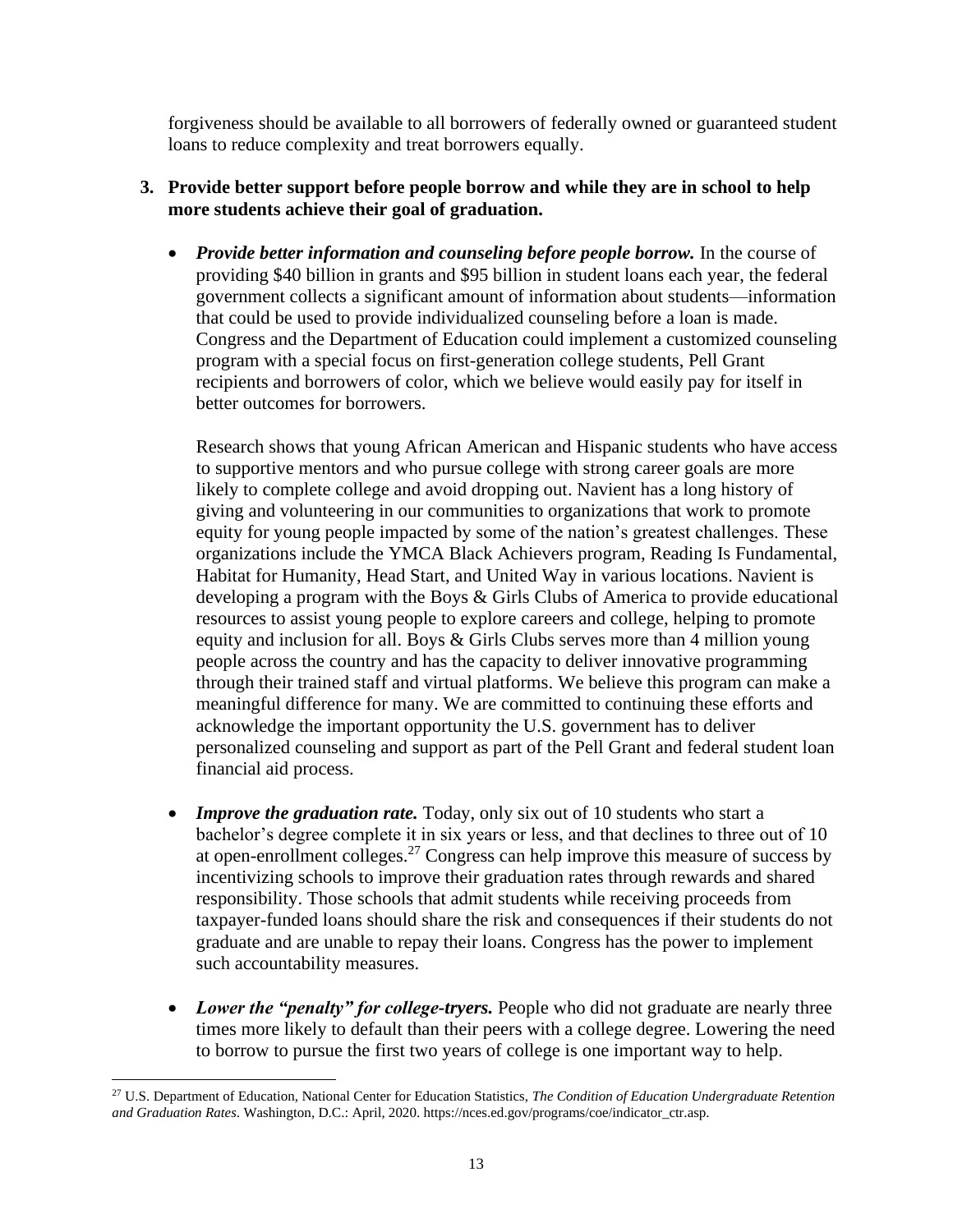Congress should pass legislation to enact free tuition for community college either directly or through Pell Grant expansion. By making a high-quality community college education accessible to all, Congress can provide a needed alternative to traditional college that will not compromise students' finances. This would partially reverse decades of underinvestment in education and reduce the overall volume of students applying for student loans.

# **VI. Navient and COVID-19: Helping Borrowers, Our Workforce, and States**

With the onset of COVID, Navient has worked hard to help borrowers and our own employees navigate these extraordinary times. I am proud of our work to keep our employees safe and employed, help states meet pandemic-related challenges, provide payment relief options to student loan borrowers, and maintain robust and clear communications with borrowers to keep them apprised of updates on loan status.

# **A. The Pandemic and Student Loans**

We have met or exceeded all of our obligations to provide needed assistance to borrowers during the pandemic. The following are some of the steps we have completed:

- We implemented the student loan provisions of the Coronavirus Aid, Relief, and Economic Security Act (CARES) Act within days of it being signed into law.
- We acted quickly to implement disaster relief to federal and private loan borrowers impacted by the pandemic or job loss, including providing options to suspend payments for short periods.
- For the FFELP loans we own, we saw a significant surge of borrowers requesting assistance. We helped nearly one-in-five of these borrowers get into suspended payment plans. For many, the need was only temporary, and today, suspensions are only slightly elevated from pre-pandemic levels while delinquency rates are at or near historic lows.
- At the beginning of the pandemic, we urged Congress to extend 0% interest benefits to borrowers with FFEL student loans, going beyond federally owned, Department of Education loans, to ensure that all who struggle with student debt could have the same opportunity for relief. We continue to support extending the 0% interest to these FFELP borrowers, but believe that given their success in reentering repayment, broad payment suspension is not necessary.
- We launched a dynamic "COVID-19 Student Loan Support Center" web presence, with constantly updated COVID-19 information that has attracted more than 5 million visits to date.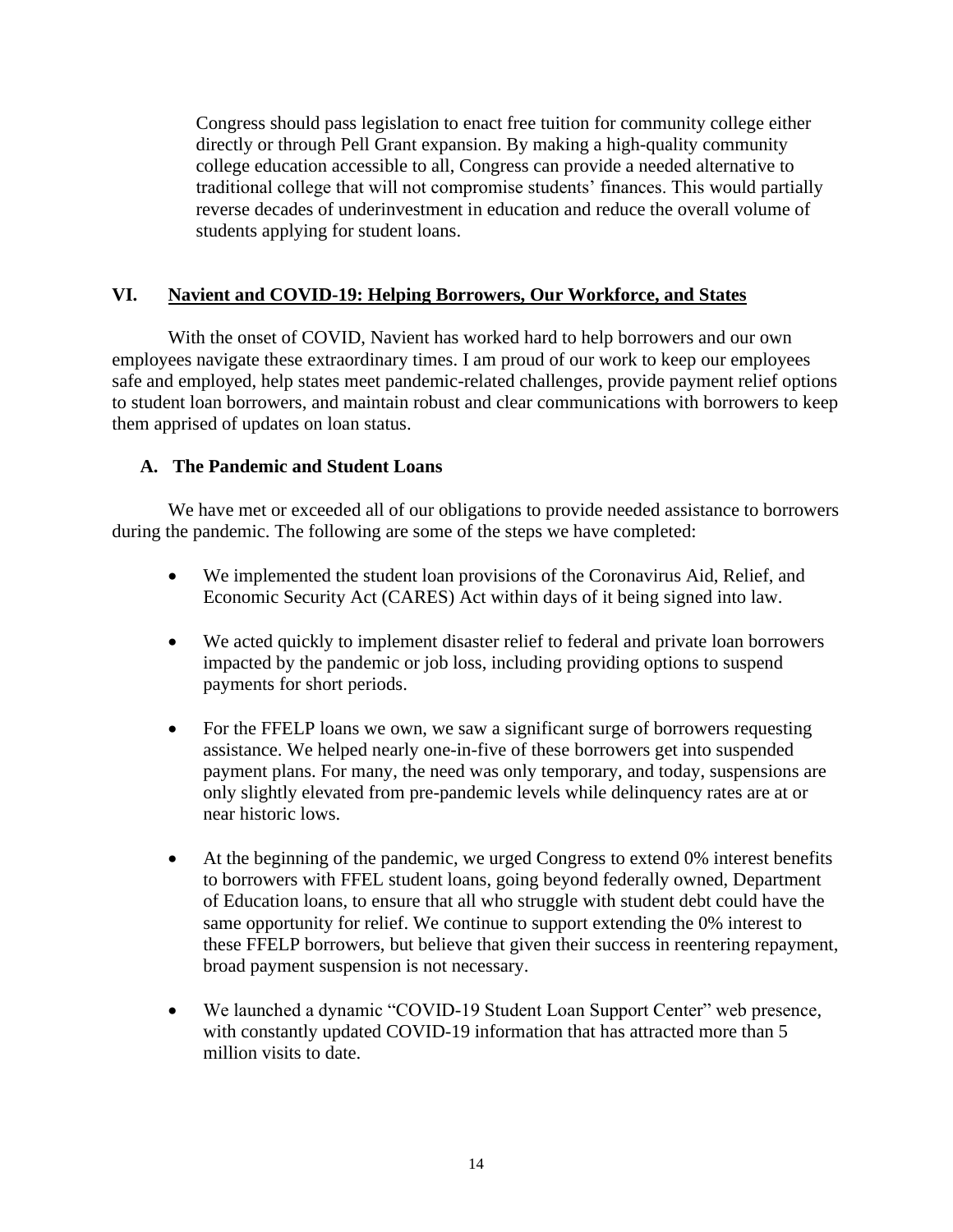Regulators and state officials broadly supported our relief efforts, including 10 states that had requested such actions from student loan servicers.

Our people have eagerly risen to the occasion and helped during this time. One of many recent stories I've appreciated is from a self-employed borrower who lost significant income during the pandemic. One of our employees helped her understand the options available to her. "The kind woman on the phone was very helpful and expressed more compassion for my situation than possibly any other customer service person has this entire year," she wrote to us. "I was pleasantly surprised by her kindness and how much that kindness actually made a difference for me that day."

Importantly, because of the continued suspension of federally owned student loan interest and payments until at least September, we now have the rare opportunity to bring about real change to the status quo for borrowers without disrupting their payments, since those payments are already suspended. We look forward to working with you on such efforts, as detailed in some of our recommendations above.

In the short term, we also believe the following steps should be implemented to ease the transition back to repayment:

- *Support student loan borrowers impacted by COVID-19*
	- o Target borrower outreach to likely distressed borrowers and enhance safety nets against default.
	- o Streamline income-driven repayment applications and processes.
	- o Provide additional grace period for students separating from school in 2020 and 2021.
- *Support borrowers emerging from payment suspension*
	- o Start early outreach plans to ensure smooth reentry to repayment for those who can pay and provide additional support for those still impacted by COVID-19.

#### **B. Expanding Our Workforce to Help States Amid the Pandemic**

Within days of the pandemic's onset, more than 90% of Navient's workforce transitioned to remote work, including those who staff our call centers and back-office processing teams. Not only did we make this transition in rapid time, but we did so with no disruption in service to borrowers. Other than the occasional barking dog, our borrowers hear little to no difference from our pre-pandemic calls, something I know from personal experience due to my weekly call listening sessions. I have been pleased to hear firsthand the empathy and thoughtfulness displayed by Navient teammates as they help borrowers cope with difficult issues arising from the pandemic. We also extended flexible hours, expanded leave programs, and encouraged employees to take advantage of telemedicine and employee assistance programs to ensure we cared for our company's most valuable resource—our people. In addition, at the beginning of the